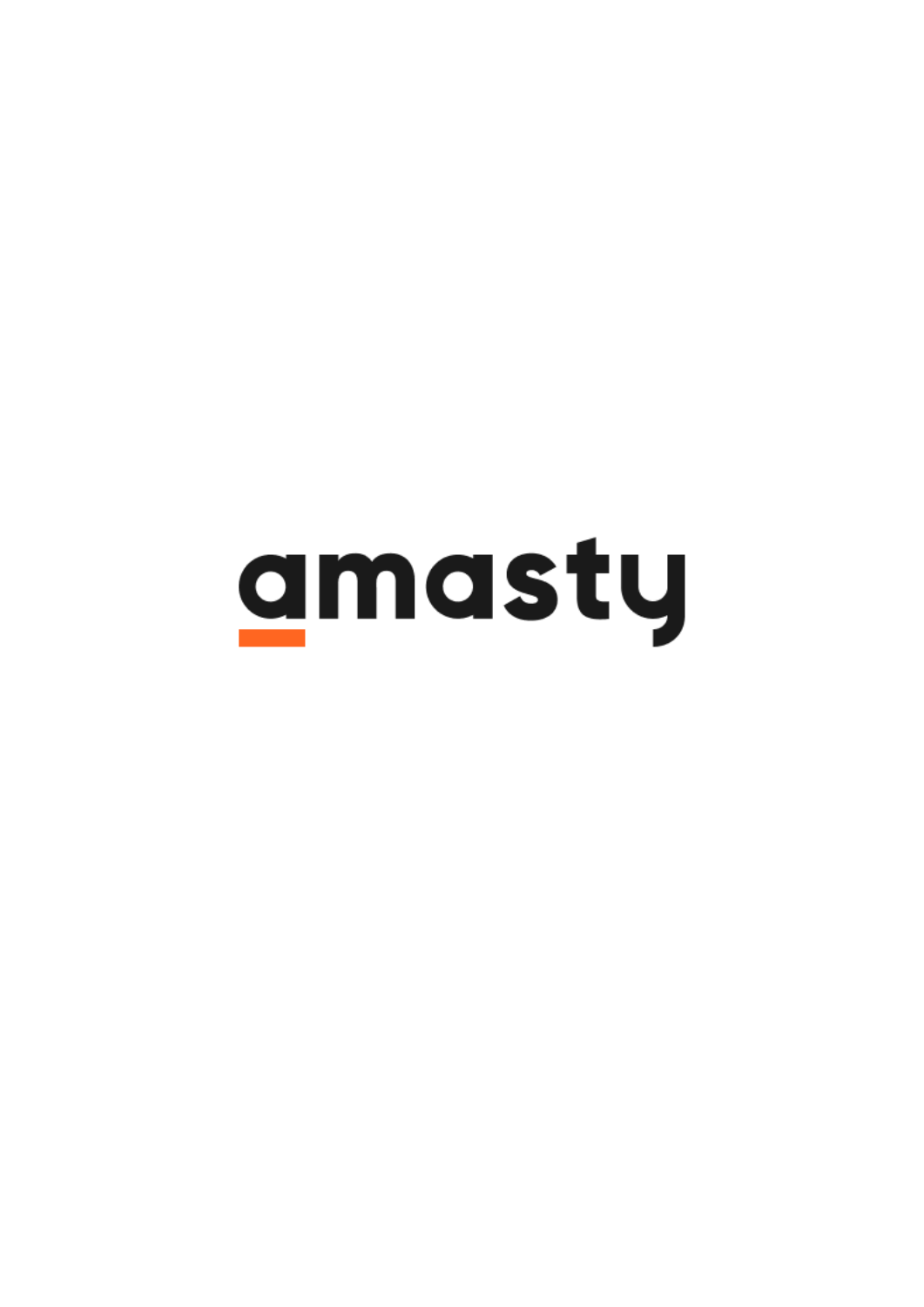For more details see the [Google Page Speed Optimizer](https://amasty.com/magento-google-page-speed-optimizer.html) extension page.

## **Google Page Speed Optimizer**

Improve your website performance by optimizing the code structure and images and get higher score in [Google PageSpeed Insights.](https://developers.google.com/speed/pagespeed/insights/) Easily optimize JavaScript/CSS and reduce the total size of images with Google Page Speed optimizer.

- Improve your website position in Google ranking
- Reduce the size of images in a few clicks
- Enhance store pages performance with the code optimization tool
- Minify JS/CSS to make your code clear
- Optimize page rendering

## **General Settings**

The extension settings page can be found in **Admin Panel → System → Configuration → Google Page Speed Optimizer**

#### <span id="page-1-0"></span>**JS Minification**

The extension uses external [Google Closure Compiler](https://developers.google.com/closure/compiler/) for JS minification. So please make sure external domain can be reached from your server without any restrictions.

| <b>Javascript Minification</b> |                                                                                                                                                        |                     | $\blacktriangle$ |
|--------------------------------|--------------------------------------------------------------------------------------------------------------------------------------------------------|---------------------|------------------|
| Enabled                        | Yes<br>▼                                                                                                                                               | <b>ISTORE VIEWI</b> |                  |
| Minification Level             | Remove whitespaces (Recommended)<br>▼<br>Remove whitespaces (Recommended)<br>Simple code optimization<br>Advanced code optimization                    | <b>ISTORE VIEWI</b> |                  |
| Ignore *.min.js Files          | Yes<br>▼                                                                                                                                               | <b>ISTORE VIEWI</b> |                  |
| <b>Minification Source</b>     | File Url<br>▼<br>▲ Please select the file Url or the Js code to be sent to<br>the Google for the Js minification                                       | [GLOBAL]            |                  |
|                                | Run Optimization Process (1 file(s) still in queue)<br>$\triangle$ You can run the minification process manually by<br>button click or by the cron job | <b>ISTORE VIEWI</b> |                  |

**Enabled** - set to Yes to activate the extension.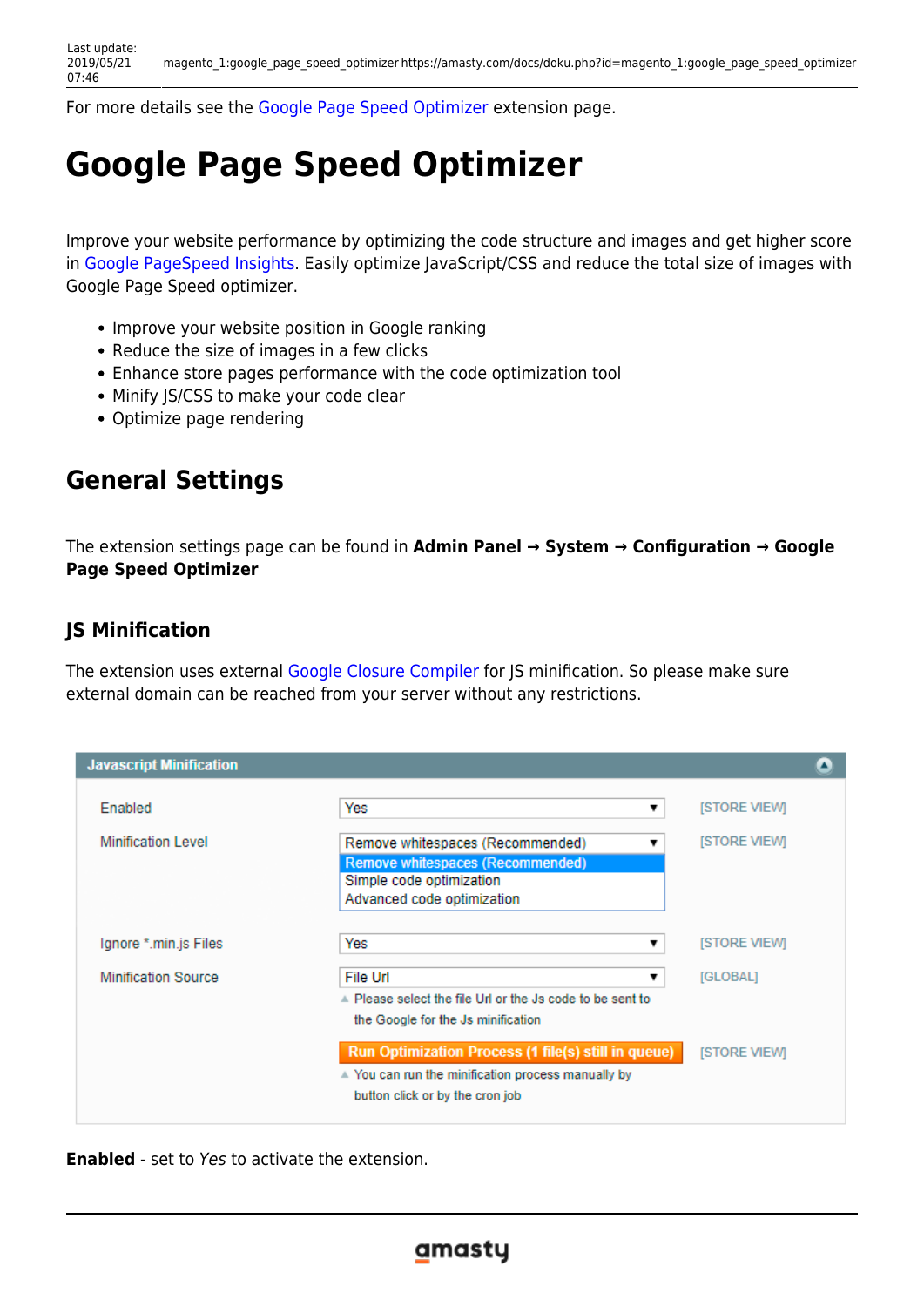There are three JS **Minification Levels** available: Remove Whitespaces, Simple Code Optimization, Advanced Code Optimization. Please find more details about minification levels [here](https://developers.google.com/closure/compiler/docs/compilation_levels).

With enabled **Ignore \*.min.js Files** option already minified JS files (usually contains "min" in the URL) will be skipped during minification.

#### **Running [cron](https://amasty.com/knowledge-base/magento-cron.html) job is required for the successful minification!**

**Minification Source** - You can select the File URL option, in case you want to exclude possible file encoding issues.

#### Click **Run Optimization Process**.

<span id="page-2-0"></span>You can run the minification process manually by button click or by the cron job.

#### **CSS Minification**

#### **Google Page Speed Optimizer**

| Javascript Minification |     |              |
|-------------------------|-----|--------------|
| <b>CSS Minification</b> |     |              |
| Enabled                 | Yes | [STORE VIEW] |

Set the option to 'Yes' to enable CSS code minification. During the minification process all unnecessary characters like new lines, comments and others will be accurately removed without affecting your source code.

| our bource coucr                                                                                                                                                                                                                                                                                                                                                                                                                                                                                                                                                                                                                                                |                                                                                                                                                                                                                                                                                                                                                                                                                                                                                                                                                                                                                                                                                                                                                                                                                                                                                                                                                                                                                                                                                                                                                                                                                                                                                                                      |
|-----------------------------------------------------------------------------------------------------------------------------------------------------------------------------------------------------------------------------------------------------------------------------------------------------------------------------------------------------------------------------------------------------------------------------------------------------------------------------------------------------------------------------------------------------------------------------------------------------------------------------------------------------------------|----------------------------------------------------------------------------------------------------------------------------------------------------------------------------------------------------------------------------------------------------------------------------------------------------------------------------------------------------------------------------------------------------------------------------------------------------------------------------------------------------------------------------------------------------------------------------------------------------------------------------------------------------------------------------------------------------------------------------------------------------------------------------------------------------------------------------------------------------------------------------------------------------------------------------------------------------------------------------------------------------------------------------------------------------------------------------------------------------------------------------------------------------------------------------------------------------------------------------------------------------------------------------------------------------------------------|
| .product-view .product-options-bottom .price-box,<br>.product-view .add-to-cart .gty-wrapper,<br>.product-view .add-to-cart-buttons .button,<br>.product-view .add-to-cart-buttons .paypal-logo {<br>margin-bottom: 10px;<br>.product-view .add-to-cart .qty-wrapper,<br>.product-view .add-to-cart .gty-wrapper label {<br>margin-right: 7px;<br>float: left;<br>.product-view .add-to-cart .gty-wrapper label {<br>line-height: 40px;<br>.product-view .add-to-cart .gty-wrapper .gty {<br>float: left;<br>height: 40px;<br>.product-view .add-to-cart-buttons {<br>float: left;<br>$\frac{\text{margin-right: 10px:}}{\text{max-width: 100k:}}\text{BEFORE}$ | .regular-price(padding-right:0;line-height:1.2}.p<br>.price{color:#39c;font-size:24px}.product-view.p<br>.product-shop .price-box .special-price span.weee<br>height:1.2;color:#636363}.product-view .product-s<br>excluding-tax .price,.product-view .product-shop<br>wrapper,.product-view .block-related(width:50%;fl<br>:-tax .label{font-size:15px}.product-view .product<br>to-cart-wrapper{float:none;width:100%;clear:both}<br>.price-excluding-tax .price,.product-view .produc<br>shop .price-box .price-including-tax(margin-botto<br>box(width:50%;float:left}.product-img-box .produc<br>width:47Spx){.product-img-box .product-image img{<br>gallery .gallery-image.visible.hidden{visibility:<br>gallery:before{background-color:white;opacity:0.8<br>repeat;background-position:center;z-index:3}.prod<br>block}.product-image-thumbs li:first-child{margin<br>.add-to-cart-wrapper,.product-view .block-related<br>bottom:10px}.product-view{}.product-view .add-to-<br>.add-to-cart .qty-wrapper,.product-view .product-<br>to-cart-buttone-button-product-view .add-to-car<br>.qty- <mark>Angp ar la</mark> pel <mark>iling ho</mark> ight:40px}.product-view<br>logo <mark>fctes:left</mark> :te <mark>xt-alig</mark> :center}.product-view<br>auto).product-view .add-to-cart-buttons .pavpal-l |

#### <span id="page-2-1"></span>**HTML Minification**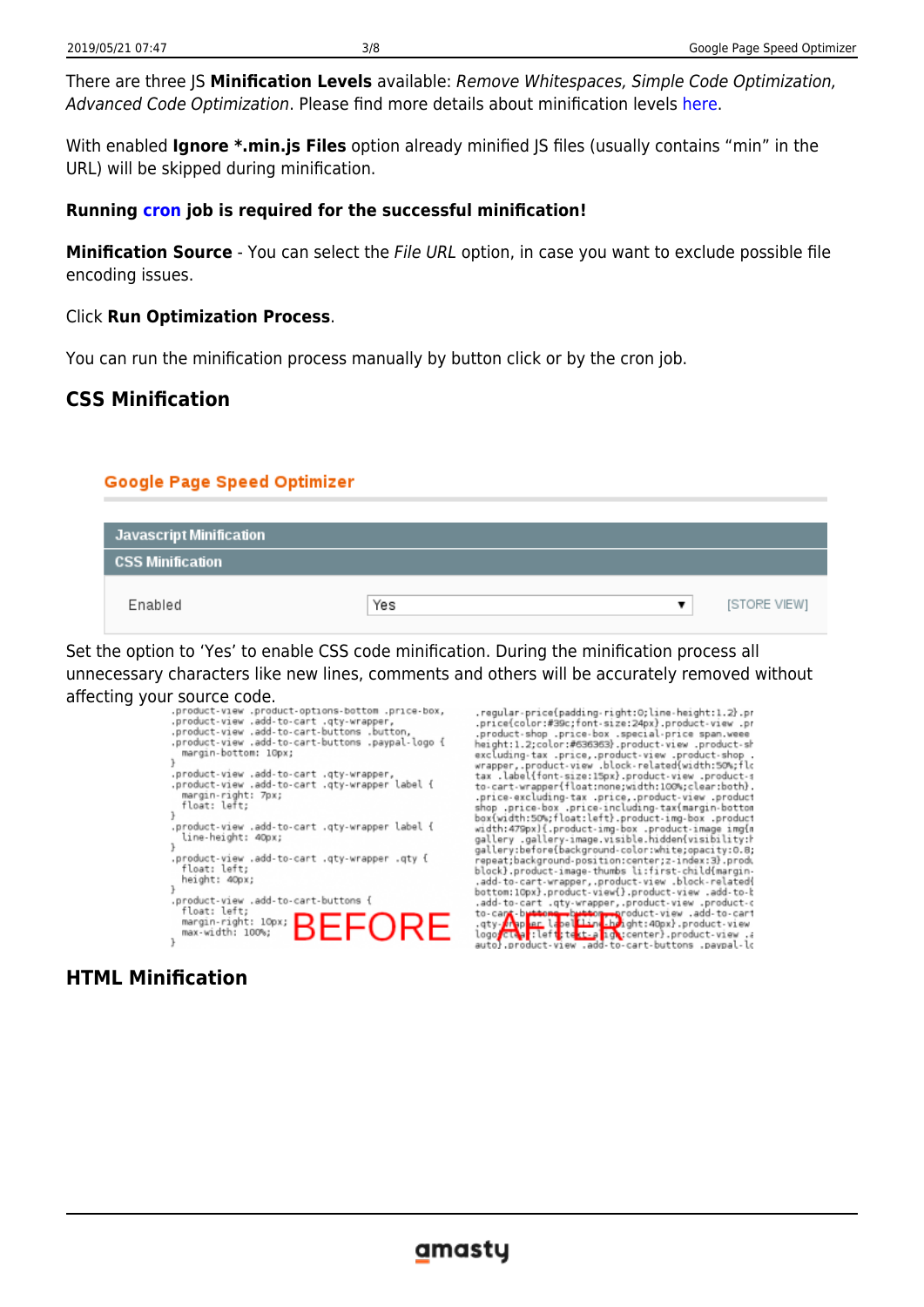#### Google Page Speed Optimizer

| Javascript Minification  |     |              |
|--------------------------|-----|--------------|
| <b>CSS Minification</b>  |     |              |
| <b>HTML Minification</b> |     |              |
| Enabled                  | Yes | [STORE VIEW] |

Works the same way as the CSS Minification. Extra white spaces, comments, and formatting will be cleaned off the HTML code.

#### <span id="page-3-0"></span>**Fingerprints**

| <b>HTML Minification</b>     |                                                                                                                                                                                                        |                     |
|------------------------------|--------------------------------------------------------------------------------------------------------------------------------------------------------------------------------------------------------|---------------------|
| <b>Fingerprints</b>          |                                                                                                                                                                                                        |                     |
| Add Timestamp To URLs of All | Yes                                                                                                                                                                                                    | <b>ISTORE VIEWI</b> |
| CSS/JS Files                 | ▲ Useful with high HTTP cache lifetime values. See<br>https://developers.google.com/web/fundamentals/performance/optimizing-<br>content-efficiency/http-caching#cache-control for more<br>information. |                     |

**Add Timestamp To URLs of All CSS/JS Files** setting adds timestamp to all JS and CSS files to make browser automatically update cached values once they are changed. Useful with high HTTP cache lifetime values.

```
/skin/frontend/rwd/default/css/styles-ie8.cs<mark>$?v=1475677523</mark> media="all" />
/skin/frontend/rwd/default/css/madisonisland-1e8.css?v=1475677523" media="all" />
```
/skin/frontend/rwd/default/css/styles.css?v=1475677523 media="all" /> /skin/frontend/rwd/default/css/madisonisland.css?v=1475677523" media="all" />

More details about HTTP caching can be found [here.](https://developers.google.com/web/fundamentals/performance/optimizing-content-efficiency/http-caching#cache-control)

#### <span id="page-3-1"></span>**Render-blocking Content**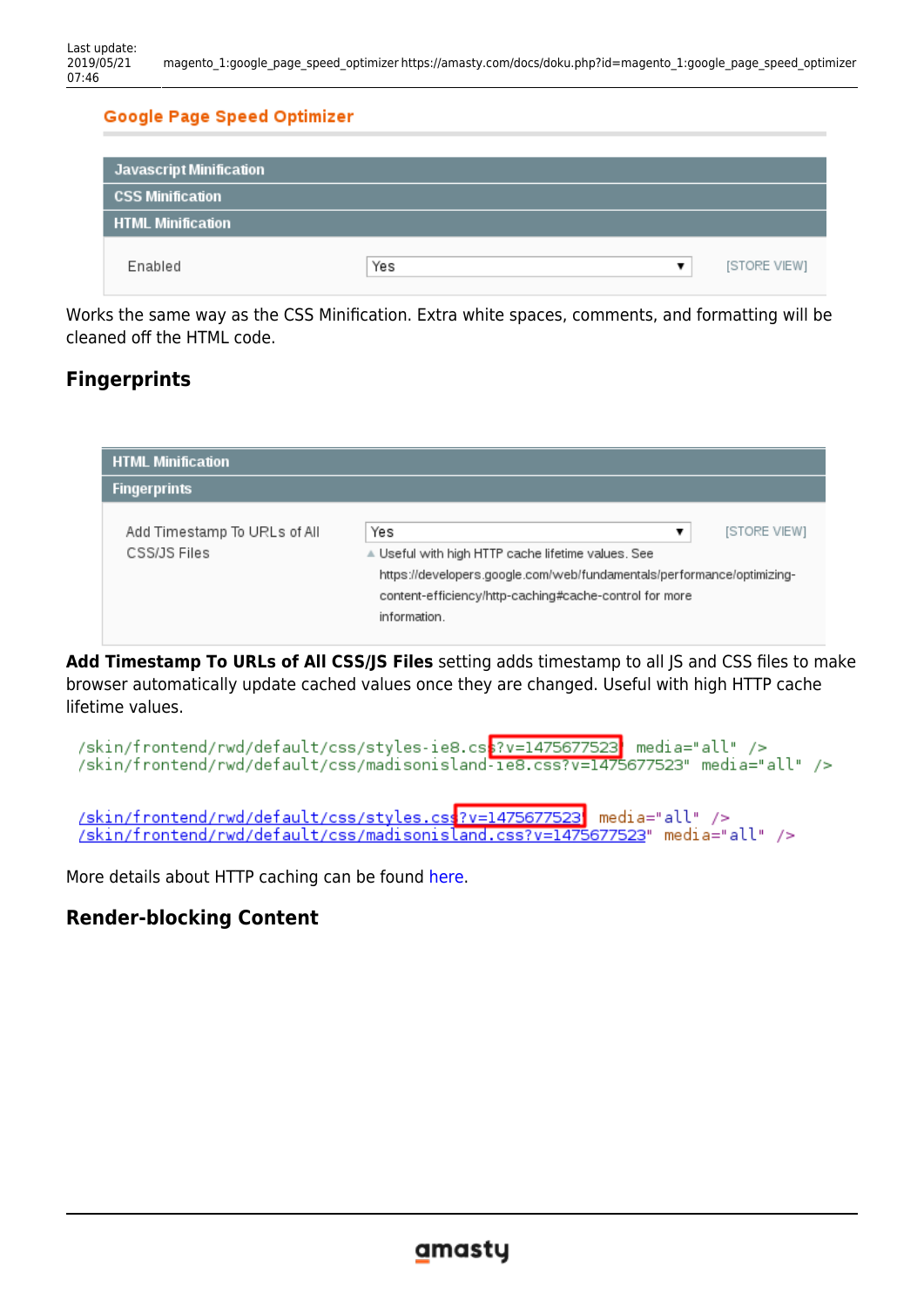| <b>Render-blocking Content</b> |                                                                                   |              | Δ |
|--------------------------------|-----------------------------------------------------------------------------------|--------------|---|
| Move Javascript to Footer      | Yes<br>▼                                                                          | [STORE VIEW] |   |
| Ignore List                    | google-analitycs<br>yandex                                                        | [STORE VIEW] |   |
|                                | A Don't Move These Js To Footer. You can add regex.<br>Example: "A.js/"           |              |   |
| Ignore URLs                    | /checkout/onepage/                                                                | [STORE VIEW] |   |
|                                | A Please specify relative URLs (like /about-us/). Each<br>URL on a separate line. |              |   |

In order to improve the loading time of the page, it is recommended to place JavaScript files at the bottom of the page. Enabling **Move Javascript to Footer** will move all JS scripts to the footer, except scripts from the **Ignore List**. Replaced analytics scripts can stop working, so it`s a good idea to put them to the exceptions list. In the Ignore URLs field specify relative URLs (like /about-us/). Each URL should be on a separate line.

The extension can not [Optimize CSS Delivery](https://developers.google.com/speed/docs/insights/OptimizeCSSDelivery) as this can not be done automatically and requires sufficient changes in the code of the theme.

#### **Product Images Optimization**

| <b>Images Optimization</b>                      |                                                                                                                                                | Δ                   |
|-------------------------------------------------|------------------------------------------------------------------------------------------------------------------------------------------------|---------------------|
| <b>Automatically Optimize Product</b><br>Images | Yes<br>۷.                                                                                                                                      | <b>ISTORE VIEWI</b> |
| Command For Jpeg Optimization                   | Jpegoptim tool 100% quality<br>v<br>Do not optimize<br>Jpegoptim tool 100% quality<br>Jpegoptim tool 90% quality<br>Jpegoptim tool 80% quality | <b>ISTORE VIEWI</b> |
| Command For Png Optimization                    | Optipng tool<br>▼                                                                                                                              | <b>ISTORE VIEWI</b> |
| <b>Command For Gif Optimization</b>             | Gifsicle tool<br>۷.                                                                                                                            | <b>ISTORE VIEWI</b> |

Large images often increase page loading time. The extension allows optimizing images without losing the quality.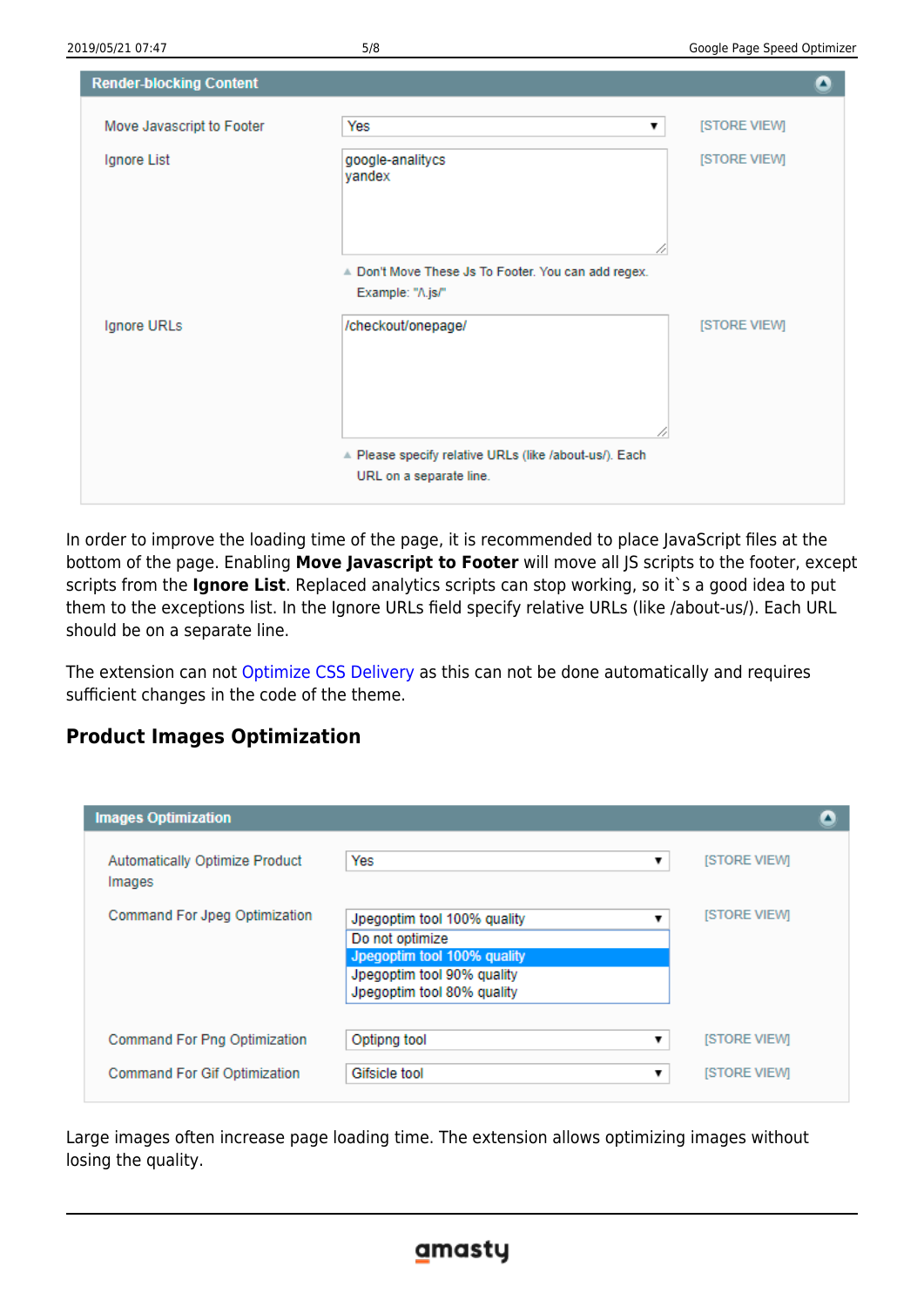#### **The following tools should be installed on the server:** *[jpegoptim](https://github.com/tjko/jpegoptim)***,** *[optipng](http://optipng.sourceforge.net/)* **and** *[gifsicle](https://www.lcdf.org/gifsicle/)*

Usually, store owners or admins don`t have enough permissions to install software on the server. So it`s time to contact hosting company or system administrator.

Enable the **Automatically Optimize Product Images** option to compress on the fly all product images generated by Magento.

**Command For Optimization** setting allows to set the level of JPG image optimization: 100% / 90% / 80% quality. It is possible to find the necessary correlation between image quality and image weight.

Please go to **System** → **Cache Management** and click the '**Flush Catalog Images**' button to optimize product images after installing requested tools and enabling **Automatically Optimize Product Images** option.

| <b>Additional Cache Management</b> |                                    |
|------------------------------------|------------------------------------|
|                                    |                                    |
|                                    |                                    |
| <b>Flush Catalog Images Cache</b>  | Pregenerated product images files. |

#### **Debug Mode**

In this tab you can control all errors happening during optimization via the option **Write Minification Errors To Log File**.

| <b>Debug</b>                     |                                             |                     |  |
|----------------------------------|---------------------------------------------|---------------------|--|
| Write Minification Errors To Log | Yes                                         | <b>ISTORE VIEWI</b> |  |
| File                             | $\triangle$ MAGENTO ROOT/var/log/system.log |                     |  |

The log file is situated here: *MAGENTO\_ROOT/var/log/system.log*.

#### <span id="page-5-1"></span>**Theme Images Optimization**

To optimize images stored in skin and media folders you need to enter your server via ssh, open Magento root directory and run the command:

php -f shell/amoptimization.php -- optimize

### <span id="page-5-0"></span>**Frequently Asked Questions**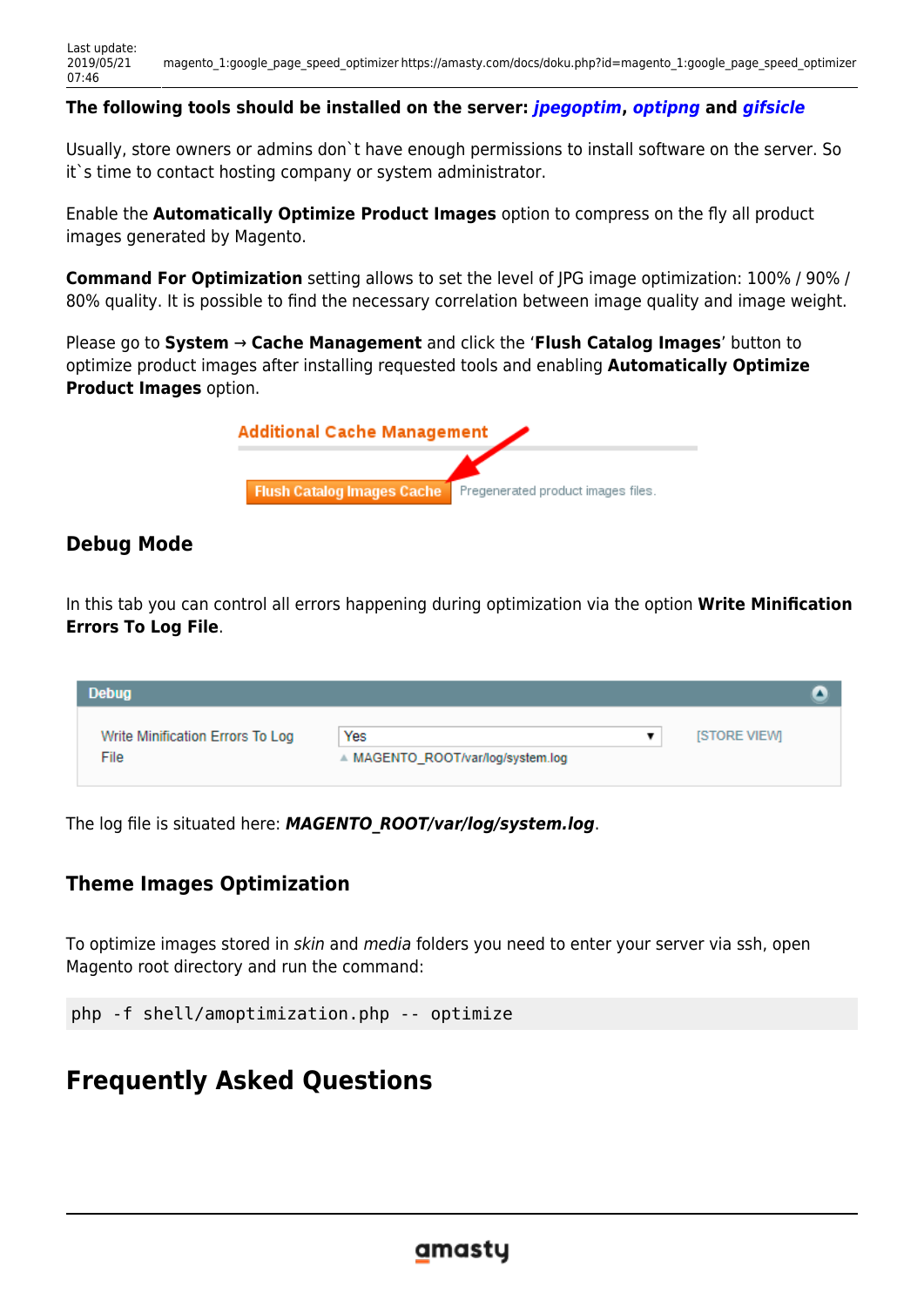#### **Which problems can be solved by the extension?**

The extension can help to solve the following issues (click on the issue to find the solution):

- *[Minify JavaScript](#page-1-0)*
- *[Minify CSS](#page-2-0)*
- *[Minify HTML](#page-2-1)*
- *[Leverage browser caching](#page-3-0)*
- *[Eliminate render-blocking JavaScript and CSS in above-the-fold content](#page-3-1)*
- *[Optimize images](#page--1-0)*

#### **How can I check what the rank I will get after the installation?**

Unfortunately, there is no clear answer, as there are a lot of circumstances. You can check your site in [PageSpeed Insights](https://developers.google.com/speed/pagespeed/insights/) tool to find the list of problems on your site and compare it with the **[list of the issues](#page-5-0)** our extension can help with.

The issues from the red *Should Fix* list affect the rank primarily. So there is no point fixing issues from the yellow *Consider Fixing* list before resolving more important red issues.

#### **Is the extension compatible with default Magento CSS/JS merge?**

Yes, the extension is fully compatible with the native Magento JS/CSS merge functionality.

#### **JS has not been minified. Why?**

Please check if the [cron job](https://amasty.com/knowledge-base/magento-cron.html) is running and if there is direct access to the Magento from the internet, as the [external minification tool](https://developers.google.com/closure/compiler/) is used.

Please note, some time for js minification is needed (approximately 1 hour).

#### **Images are still not optimized.**

Please make sure you followed both *[product images optimization](#page--1-0)* and *[theme images](#page-5-1)*

#### *[optimization](#page-5-1)* guides.

The issue can be caused as well by using large source images – the image shown on the front end is much smaller than the original file. Resizing of the original images can solve such issues.